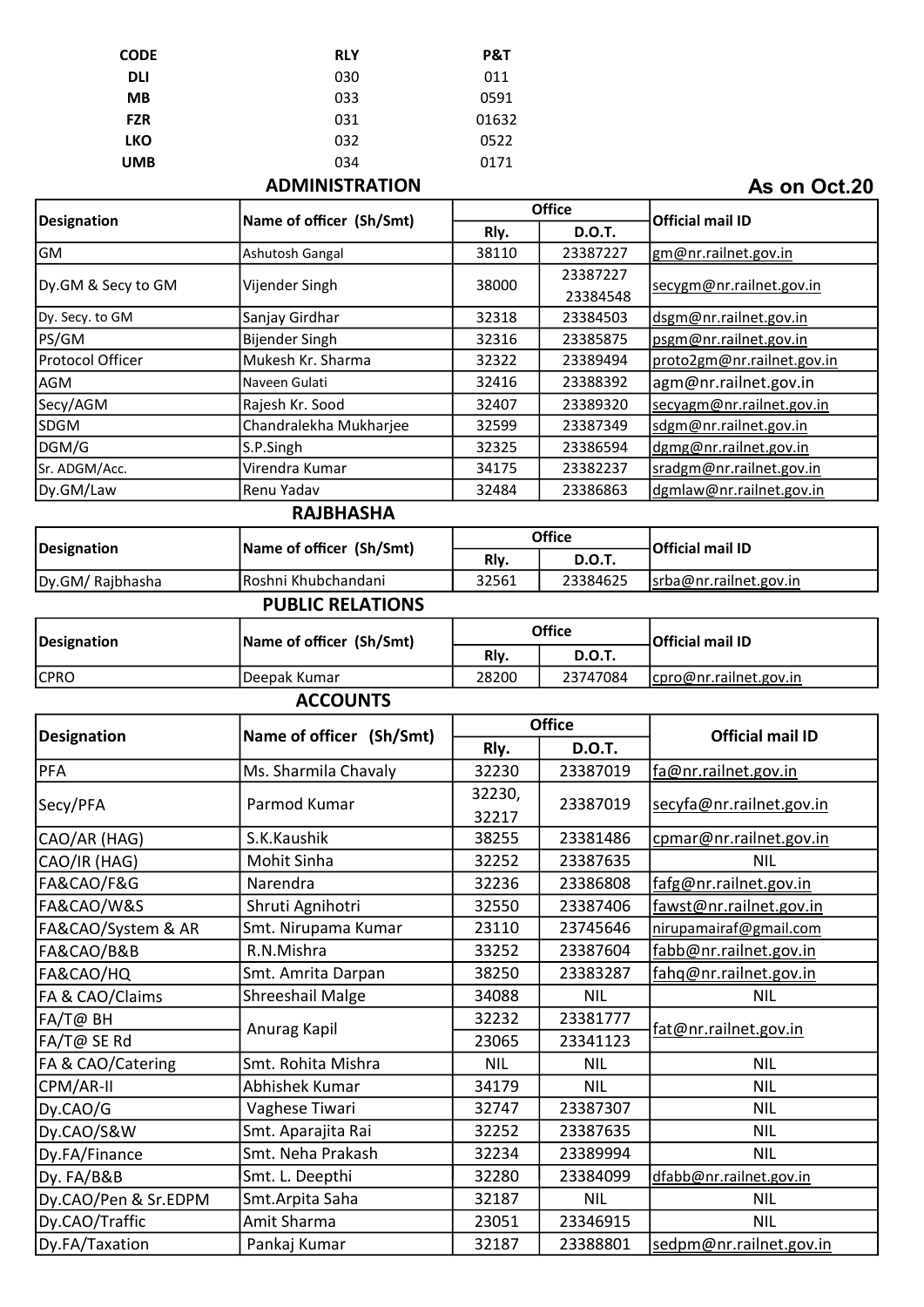| Dy.CPM/AR             | J.L.Wankhede             | <b>NIL</b> | <b>NIL</b>    | <b>NIL</b>               |  |  |
|-----------------------|--------------------------|------------|---------------|--------------------------|--|--|
| Dy.CAO/Claim & C&P    | Smt. Alka Bijlani        | 22515      | 23625948      | <b>NIL</b>               |  |  |
| <b>AUDIT</b>          |                          |            |               |                          |  |  |
|                       | Name of officer          |            | <b>Office</b> | <b>Official mail ID</b>  |  |  |
| <b>Designation</b>    | (Sh/Smt)                 | Rly.       | <b>D.O.T.</b> |                          |  |  |
| Dir. General of Audit | Rajiv Kumar Pandey       | 32553      | 23386695      | pdarlynr@cag.gov.in      |  |  |
| Dir/HQ                | R.K.Malhotra             | 32552      | 23073981      | pdarlynr@cag.gov.in      |  |  |
| Dy. Dir/CWST          | Manmohan Thapar          | 32560      | 23389002      | pdarlynr@cag.gov.in      |  |  |
|                       | <b>COMMERCIAL</b>        |            |               |                          |  |  |
| <b>Designation</b>    | Name of officer (Sh/Smt) |            | <b>Office</b> | <b>Official mail ID</b>  |  |  |
|                       |                          | Rly.       | <b>D.O.T.</b> |                          |  |  |
| <b>PCCM</b>           | Smt. Jaya Varma Sinha    | 32527      | 23387326      | ccm@nr.railnet.gov.in    |  |  |
| Secy.CCM              | Rajeev Mukhija           | <b>NIL</b> | <b>NIL</b>    | <b>NIL</b>               |  |  |
| CCM/PS                | Om Prakash               | 32512      | 2338996       | <b>NIL</b>               |  |  |
| CCM/FM                | Nar Singh                | 32531      | 23386092      | <b>NIL</b>               |  |  |
| CCM/SD                | <b>Vikas Chaube</b>      | 32980      | 23386667      | <b>NIL</b>               |  |  |
| CCM/Ctg.              | Samir Kumar              | 32517      | 23387106      | ccmctg@nr.railnet.gov.in |  |  |
| CCM/Rates&Mktg.       | Shrikant Mahiyaria       | 38286      | 23382986      | <b>NIL</b>               |  |  |
| <b>CCM/NFR</b>        | Sanjay Bajpai            | <b>NIL</b> | <b>NIL</b>    | <b>NIL</b>               |  |  |
| CCO                   | Ravinesh Kumar           | 28245      | 23742444      | <b>NIL</b>               |  |  |
| Dy. CCM/G             | <b>Basant Kumar</b>      | 32513      | 23383405      | <b>NIL</b>               |  |  |
| Dy.CCM/Res.           | Jogesh Malhotra          | <b>NIL</b> | <b>NIL</b>    | <b>NIL</b>               |  |  |
| Dy. CCM/FM-1          | P.K.Jain                 | 32566      | 23073630      | <b>NIL</b>               |  |  |
| Dy.CCM/FM-II          | G.L. Meena               | 35563      | <b>NIL</b>    | <b>NIL</b>               |  |  |
| Dy.CCM/HQ             | Ashok Kumar              | <b>NIL</b> | <b>NIL</b>    | <b>NIL</b>               |  |  |
| Dy.CCM/Ctg.           | R.N. Jha                 | 33459      | <b>NIL</b>    | <b>NIL</b>               |  |  |
| Dy.CCM/Ctg/PH         | Devi Singh               | <b>NIL</b> | <b>NIL</b>    | <b>NIL</b>               |  |  |
| Dy.CCM/Claims/I       | Jyoti Batheja            | 28266      | 23744553      | <b>NIL</b>               |  |  |
| Dy.CCM/Claims/II      | Vaccant                  | 28013      | 23367597      | <b>NIL</b>               |  |  |

# PRS (IRCA) BLDG.

|             | Name of officer (Sh/Smt) |            | <b>Office</b> | <b>Official mail ID</b>   |
|-------------|--------------------------|------------|---------------|---------------------------|
| Designation |                          | Rly.       | <b>D.O.T.</b> |                           |
| CCM/PM      | Mukul Kumar              | 26073      | 23369239      | <b>NIL</b>                |
| CCM/IT      | S.M. Andleebraji         | 22863      | 23747448      | <b>NIL</b>                |
| CAO/PTS     | Smita Rawat              | 22555      | 23345775      | <b>NIL</b>                |
| CAO/PIS     | Seema dhir               | 23524      | 23346704      | caopis@nr.railnet.gov.in  |
| CSTE/CR     | Vinita Narera            | 23534      | 23345778      | <b>NIL</b>                |
| Dy.CCM/DB   | Roshan Singh             | 22863      | 23747448      | <b>NIL</b>                |
| Dy.CCM/SYS  | Sajal Kr Sinha           | 22057      | 23363079      | <b>NIL</b>                |
| Dy.CCM/PTS  | A.K. Jain                | 22892      | 23361944      | <b>NIL</b>                |
| Dy.CEE/CR   | Ankit Singh              | 22027      | 23361552      | dyceecr@nr.railnet.gov.in |
| Dy.CCM/IT   | Ashish Roy               | 22266      | 23346705      | <b>NIL</b>                |
| DYCCM/UTS   | Vaccant                  | <b>NIL</b> | <b>NIL</b>    | <b>NIL</b>                |

#### ELECTRICAL

| Designation  | Name of officer (Sh/Smt) | <b>Office</b> |               | <b>Official mail ID</b> |
|--------------|--------------------------|---------------|---------------|-------------------------|
|              |                          | Rly.          | <b>D.O.T.</b> |                         |
| <b>PCEE</b>  | Nikhil Pandey            | 32554         | 23387198      | cee@nr.railnet.gov.in   |
| <b>CELE</b>  | H. Malhotra              | 32559         | 23381316      | cele@nr.railnet.gov.in  |
| <b>CEDE</b>  | Rajesh Singh             | 32556         | 23384474      | cede@nr.railnet.gov.in  |
| <b>CETE</b>  | Ashok Nakra              | 32558         | 23387909      | cete@nr.railnet.gov.in  |
| <b>CESE</b>  | Veena Sinha              | 32551         | 23387336      | cese@nr.railnet.gov.in  |
| <b>CEGE</b>  | Pramod Kumar             | 32019         | 23383380      | cege@nr.railnet.gov.in  |
| CEE/Mobility | Surekha Sahu             | 33453         | 23071031      | <b>NIL</b>              |
| CEE/RE       | Vaccant                  | <b>NIL</b>    | <b>NIL</b>    | <b>NIL</b>              |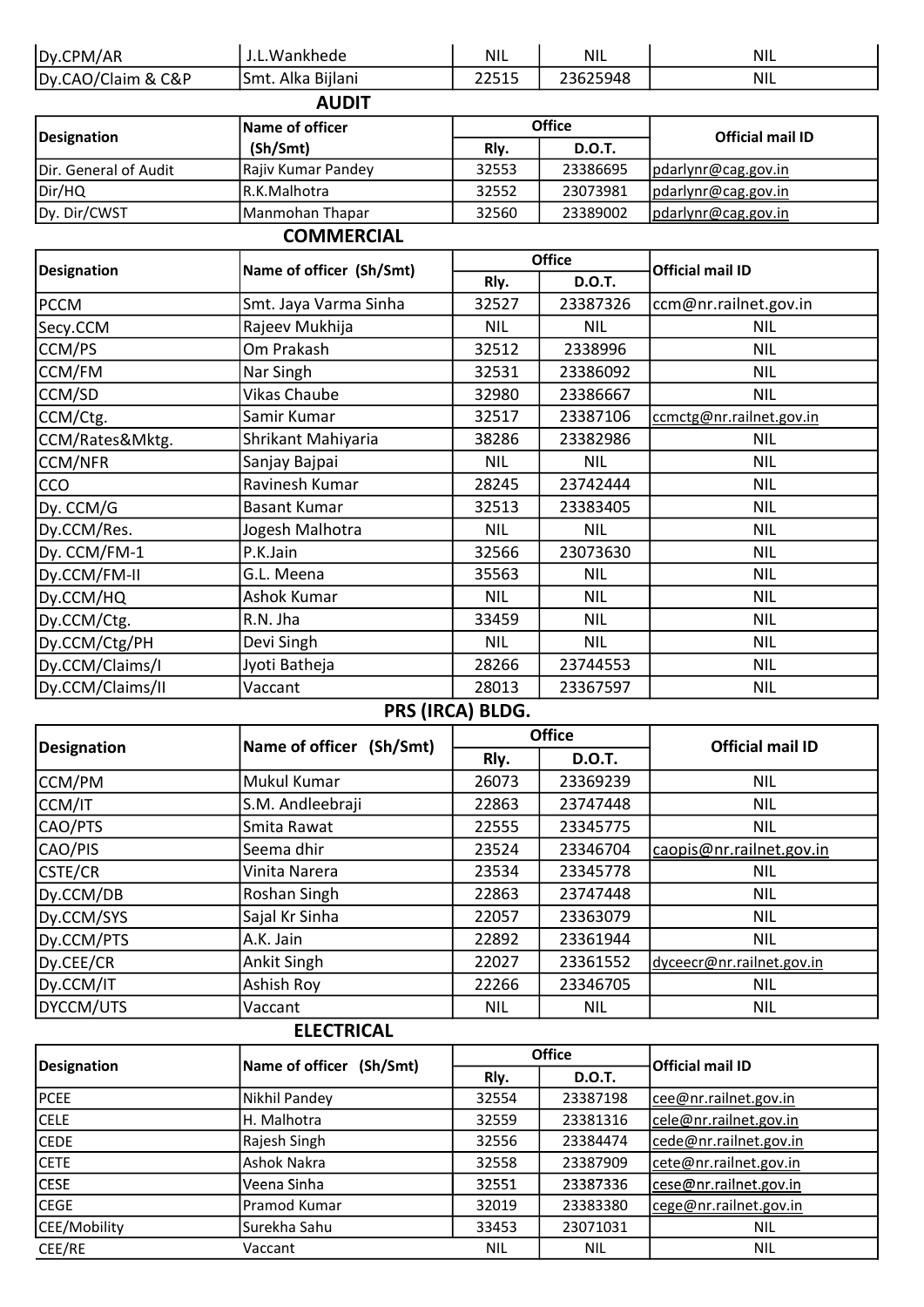| Dy. CEE/PS & Secy. to PCEE | lMukesh Chandra    | 32479 | 23070614 | secycee@nr.railnet.gov.in  |
|----------------------------|--------------------|-------|----------|----------------------------|
| Dy. CEE/RS/HQ              | Prshant Mishra     | 33580 | 23389703 | NIL                        |
| Dy. CEE/OP/HQ              | Neeraj Gupta       | 33264 | 23386391 | <b>NIL</b>                 |
| Dy. CEE/Chg./HQ            | Vipin Pal Singh    | 32555 | 23384705 | dyceechg@nr.railnet.gov.in |
| Dy. CEE/TRD/HQ             | Ashish Shrivastava | 32844 | 23387084 | dyceetrd@nr.railnet.gov.in |
| Dy. CEE/Plg./HQ            | Vaccant            | 32565 | 23387084 | dyceeplg@nr.railnet.gov.in |

# ENGINEERING

| <b>Designation</b> | Name of officer (Sh/Smt) | <b>Office</b> |               | <b>Official mail ID</b> |
|--------------------|--------------------------|---------------|---------------|-------------------------|
|                    |                          | Rly.          | <b>D.O.T.</b> |                         |
| Pr.CE              | C.P.Gupta                | 32357         | 23387992      | pce@nr.railnet.gov.in   |
| CPD/SD             | A.P. Dwivedi             | 34131         | 23073171      | <b>NIL</b>              |
| CPD/TMS            | A.K.Khandelwal           | <b>NIL</b>    | <b>NIL</b>    | <b>NIL</b>              |
| CPD/BW             | V.P.Singh                | <b>NIL</b>    | <b>NIL</b>    | <b>NIL</b>              |
| <b>CTE</b>         | Ajay Sharma (L/A)        | 32381         | 23381162      | <b>NIL</b>              |
| <b>CBE</b>         | V.P.Singh (L/A)          | 32379         | 23387704      | cbe@nr.railnet.gov.in   |
| CE/P&D             | R.K.Garg                 | 32382         | 23387134      | cepd@nr.railnet.gov.in  |
| CE/TMS             | S.K. Sharma              | 32356         | 23073257      | <b>NIL</b>              |
| CE/G               | Achal Jain               | 33412         | 23070835      | <b>NIL</b>              |
| CE/RC/HQ           | DineshTripathi           | 38292         | 23071028      | <b>NIL</b>              |
| CE/MRTS            | Ajay Sharma              | 32659         | 23384080      | <b>NIL</b>              |
| CE/TSP             | V.K. Tripathi            | 32388         | 23383701      | <b>NIL</b>              |
| CE/TM              | Rakesh Kumar             | <b>NIL</b>    | <b>NIL</b>    | <b>NIL</b>              |
| CE/TMC             | Alok Mishra              | 32109         | 23386840      | <b>NIL</b>              |
| CE/Works           | Anand kumar singh        | <b>NIL</b>    | <b>NIL</b>    | <b>NIL</b>              |
| CE/HQ              | Rakesh Sabharwal         | <b>NIL</b>    | <b>NIL</b>    | <b>NIL</b>              |
| CE/SC              | A.B. Gupta               | <b>NIL</b>    | <b>NIL</b>    | <b>NIL</b>              |
| CE/SD              | Mona Srivastava          | 34147         | 23388613      | <b>NIL</b>              |
| CWM/BW/LKO         | Qazi Mairaj Ahmad        | <b>NIL</b>    | <b>NIL</b>    | <b>NIL</b>              |
| Secy.to PCE        | Sunil Kumar              | 32357         | 23387992      | <b>NIL</b>              |
| Dy.CE/SD           | Divesh Kumar             | 32362         | 23381162      | <b>NIL</b>              |
| Dy.CE/TM           | Rohit Srivastava         | 32519         | 23384170      | <b>NIL</b>              |
| Dy.CE/TO           | A.V.Mittal               | 32381         | 23381162      | <b>NIL</b>              |
| Dy.CE.Br./HQ       | V.K. Gupta               | 32383         | 23383296      | <b>NIL</b>              |
| Dy.CE/BD           | S.K. Garg                | 32354         | 23387298      | <b>NIL</b>              |
| Dy.CE/P&D          | Divesh Kumar (L/A)       | <b>NIL</b>    | <b>NIL</b>    | <b>NIL</b>              |
| Dy.CE/Land         | Pratyus Sinha            | 32110         | 23386704      | <b>NIL</b>              |
| Dy.CE/BL/TKJ       | Rajat Kumar              | 26248         | 23217046      | <b>NIL</b>              |
| Dy.CE/G            | Paramjit Singh           | 32352         | 23387157      | <b>NIL</b>              |
| Dy.CSO/Engg.       | Mahesh Chand             | 32460         | 23070569      | <b>NIL</b>              |
| Dy.CE/TS           | Suman Balhara            | 32358         | 23381890      | NIL                     |
| Dy.CE/TMC/HQ       | Avinash Kumar (L/A)      | 32435         | 23073352      | NIL                     |
| Dy.CE/TP           | Sunil Kumar              | 32953         | 23073256      | <b>NIL</b>              |
| Dy.CE/TMC/Line     | Avinash kumar            | 23586         | 23347667      | <b>NIL</b>              |
| Dy.CE/ROB/HQ       | Mohd. Isha               | 33581         | <b>NIL</b>    | <b>NIL</b>              |
| Dy.CE/WORKS        | Praveen Kumar            | <b>NIL</b>    | <b>NIL</b>    | <b>NIL</b>              |
| Dy.CE/BW/LKO       | Indra Kumar              | 032-26719     | 0522-2450079  | <b>NIL</b>              |

## MECHANICAL

| <b>Designation</b> | Name of officer (Sh/Smt) | <b>Office</b> |               | <b>Official mail ID</b> |
|--------------------|--------------------------|---------------|---------------|-------------------------|
|                    |                          | Rly.          | <b>D.O.T.</b> |                         |
| PCME               | ID. C. Sharma            | 32410         | 23387114      | <b>NIL</b>              |
| CAO/Project/mech   | D C Sharma               | <b>NIL</b>    | 23384283      | <b>NIL</b>              |
| <b>CWE</b>         | R.K. Sangar              | 32430         | 23383580      | <b>NIL</b>              |
| CRSE/Chg.          | Shailendra Singh         | 32303         | 23387376      | <b>NIL</b>              |
| CME/Dsl & DM       | <b>Atul Singh</b>        | 32404         | 23387663      | <b>NIL</b>              |
| CRSE/Fr.           | Manish Kumar             | 32409         | 23387207      | <b>NIL</b>              |
| CWM/Co-ord         | Dimpy Garg               | 32740         | 23382200      | <b>NIL</b>              |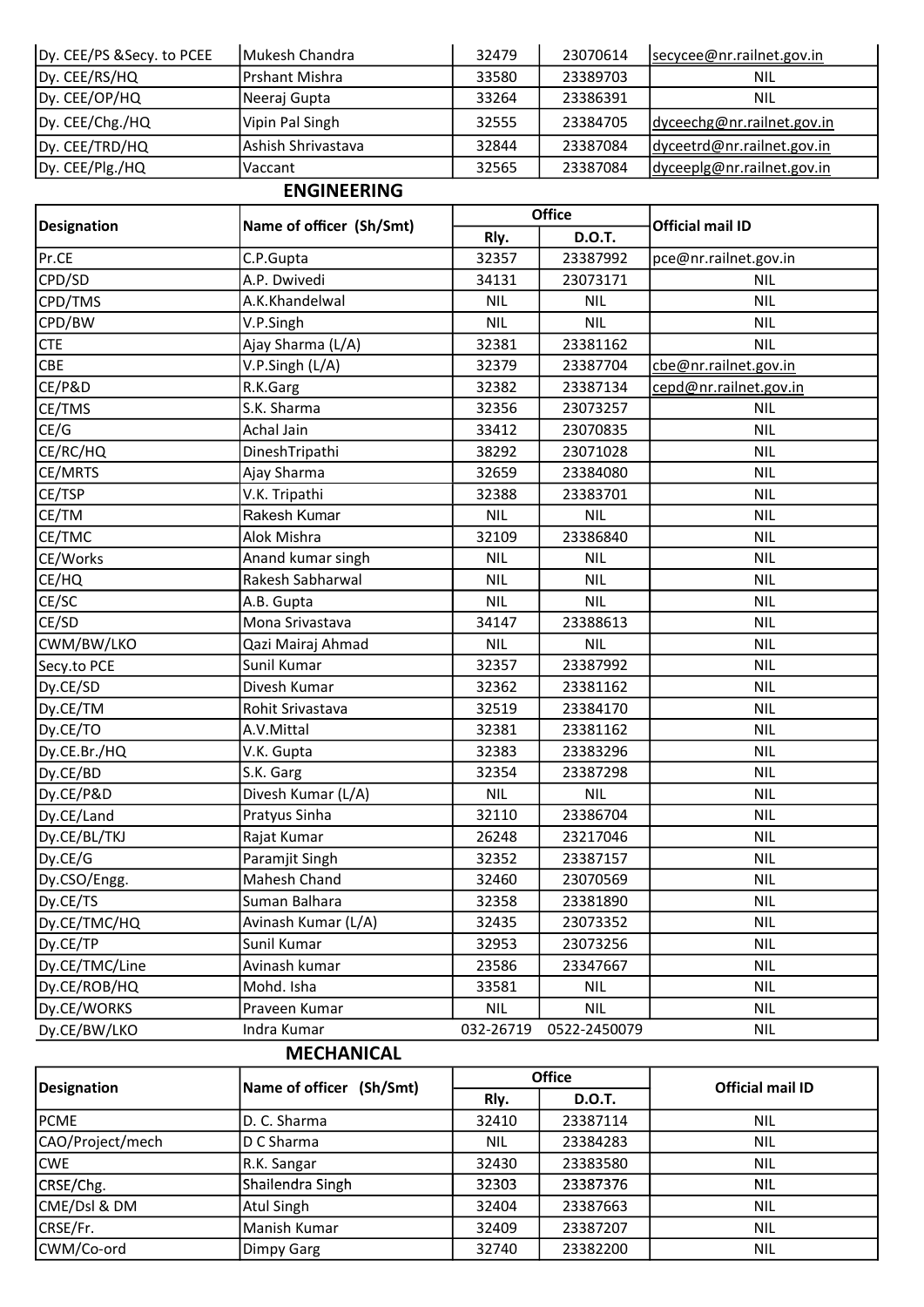| CME/IT                | K. M. Pandey              | 32411         | 23386864      | <b>NIL</b>                |
|-----------------------|---------------------------|---------------|---------------|---------------------------|
| CME(Plg & EnHM)       | Archana Mittal            | <b>NIL</b>    | 23383899      | <b>NIL</b>                |
| <b>CESE</b>           | Ms. Veena Sinha           | 32551         | 23387336      | cese@nr.railnet.gov.in    |
| <b>CETE</b>           | <b>Ashok Nakra</b>        | 32558         | 23387909      | cete@nr.railnet.gov.in    |
| Dy.CME/HQ             | <b>Bipin Kumar</b>        | 32417         | 23387656      | <b>NIL</b>                |
| Dy.CME/W&Co.          | Yoginder Kumar            | 33050         | 23389511      | <b>NIL</b>                |
| Dy.CME/Fr.            | R. K. Singhal             | 32865         | 23384812      | <b>NIL</b>                |
| Dy.CME/Chg. - I       | V.K. Chadha               | 32266         | 23753854      | <b>NIL</b>                |
| Dy.CME O&F & Dsl      | Jitender Kumar            | 32597         | 23383025      | <b>NIL</b>                |
| Dy.CME/Plg.&Enhm      | <b>Arvind Kumar</b>       | 32400         | 23385202      | <b>NIL</b>                |
| Dy.CME/Chg-II         | Bhupinder Singla          | 32401         | <b>NIL</b>    | <b>NIL</b>                |
| Dy.CVO/M              | Sandeep Kulharia          | 32328         | 23389162      | <b>NIL</b>                |
| Dy.CME/Safety         | Meghraj                   | 32956         | NIL           | <b>NIL</b>                |
|                       | <b>MEDICAL</b>            |               |               |                           |
|                       |                           |               | <b>Office</b> |                           |
| <b>Designation</b>    | Name of officer (Sh/Smt)  | Rly.          | <b>D.O.T.</b> | <b>Official mail ID</b>   |
| PCMD                  | DR. N K YADAV             | 32225         | 23387556      | cmd@nr.railnet.gov.in     |
| <b>CHD</b>            | Dr.O.P. Anand             | 32226         | 23782515      | <b>NIL</b>                |
| Addl.CMD/HQ           | Vaccant                   | 38273         | 23387896      | <b>NIL</b>                |
| Dy. CMD/H & FW        | DR. R K PANDEY            | 32227         | 23073037      | <b>NIL</b>                |
| Addl. CMD/MS          | DR. S P CHOUDHARY         | 32043         | 23074342      | <b>NIL</b>                |
| Dy.CMD/TA             | DR. PUNEET GUPTA          | 32256         | 23073036      | <b>NIL</b>                |
|                       | <b>OPERATING</b>          |               |               | As on July'20             |
|                       |                           |               | <b>Office</b> |                           |
| <b>Designation</b>    | Name of officer (Sh/Smt)  | Rly.          | <b>D.O.T.</b> | <b>Official mail ID</b>   |
| <b>PCOM</b>           | Rajiv Saxena              | 32311         | 23387976      | com@nr.railnet.gov.in     |
| Secy/COM              | <b>Irshad Ahmad</b>       | 32311         | 23387976      | <b>NIL</b>                |
| <b>CFTM</b>           | H.S. Bajwa                | 32313         | 23387643      | <b>NIL</b>                |
| <b>CPTM</b>           | Vikas Chaube              | 32312         | 23386858      | <b>NIL</b>                |
| <b>CTPM</b>           | Manoj kumar Srivastava    | 32489         | 23386972      | <b>NIL</b>                |
| COM/Admin             | Sanjay Bajpai             | <b>NIL</b>    | <b>NIL</b>    | <b>NIL</b>                |
| COM/Assets Management | Niraj Sahay               | <b>NIL</b>    | <b>NIL</b>    | <b>NIL</b>                |
| Dy.COM/Safety         | Upasna Paul               | 32302         | 23382412      | <b>NIL</b>                |
| Dy.COM/Goods          | Rajneesh Kumar Srivastava | 32310         | 23381263      | <b>NIL</b>                |
| Dy.COM.Chg.           | Monu Luthra               | 32305         | 23386853      | dcomchg@nr.railnet.gov.in |
| Dy.COM/plg.           | Harjot Singh Sandhu       | 32392         | 23389971      | <b>NIL</b>                |
| Dy.CME/O&F            | Jitender Kumar            | 32597         | 23383025      | <b>NIL</b>                |
| Dy.COM/Goods-II       | Rajnesh Srivastava        | 32310         | 23381263      | <b>NIL</b>                |
|                       | <b>PERSONNEL</b>          |               |               |                           |
|                       | Name of officer (Sh/Smt)  | <b>Office</b> |               | <b>Official mail ID</b>   |
| <b>Designation</b>    |                           | Rly.          | <b>D.O.T.</b> |                           |
| <b>PCPO</b>           | Pramila H.Bhargva         | 32525         | 23386881      | cpo@nr.railnet.gov.in     |
| CPO/A                 | Lily Pandeya              | 32500         | 23385832      | <b>NIL</b>                |
| CPO/G & CPO/IT        | J.K.P.Singh               | 32538         | 23071027      | cpoa@nr.railnet.gov.in    |
| Dy.CPO/HQ             | R.K.Malhotra              | 35071         | 23389562      | <b>NIL</b>                |
| Dy. CPO/Gaz.          | NehaGupta                 | 34077         | 2338950       | dcpor@nr.railnet.gov.in   |
| Dy CPO/R              | Gyan Chand Mahta          | 32506         | 23389970      | <b>NIL</b>                |
| Dy CPO/IR             | Raman Kumar sharma        | 32504         | <b>NIL</b>    | <b>NIL</b>                |
| Secy. To CPO          |                           |               |               |                           |
|                       | Gursharan Singh           | 32542         | 23386881      | <b>NIL</b>                |
| Dy CPO/T&C/IT         | Wormila Jasmin keishing   | 38291         | 23383482      | <b>NIL</b>                |
| Chairman/RRC          | Sanjeev kumar             | 72508         | <b>NIL</b>    | <b>NIL</b>                |
| PCPO/CONST            | Urvila Khati              | 77235         | 23864340      | cpoc@nr.railnet.gov.in    |
| Dy.CPO/Const          | Ironius tirky             | 77432         | 23864529      | <b>NIL</b>                |

Designation Name of officer (Sh/Smt) (Sh/Smt) Office Official mail ID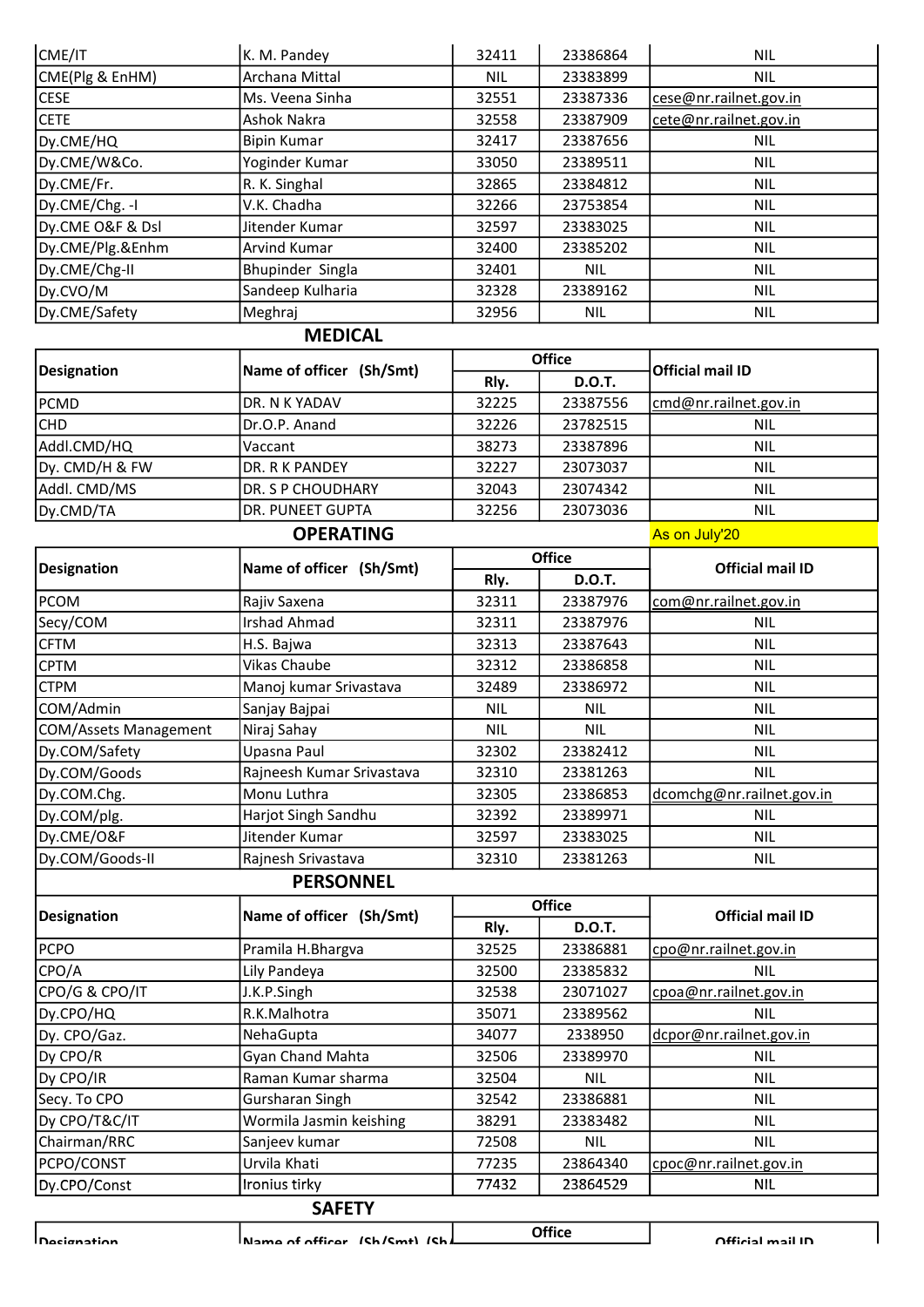| <b>ILCSIKIIQUUII</b> | וויכן נוווכ <i>וויטן</i> וסאוווט וט אוווארון | RI <sub>v</sub> . | <b>D.O.T.</b> | UIIILIAI IIIAII IU |
|----------------------|----------------------------------------------|-------------------|---------------|--------------------|
| <b>PCSO</b>          | lSeema kumar                                 | 32744             | 23388050      | <b>NIL</b>         |
| Dy.CSO/S&T           | IA.K. Verma                                  | 32608             | 23383748      | <b>NIL</b>         |
| Dy.CSO/Mech          | Meghraj                                      | 34101             | <b>NIL</b>    | <b>NIL</b>         |
| Dy.CSO/Engg.         | IMahesh chand                                | 32460             | <b>NIL</b>    | <b>NIL</b>         |
| Dy.CSO/Elect         | IK.R. Meena                                  | 32857             | <b>NIL</b>    | <b>NIL</b>         |

#### **SECURITY**

| Designation          | Name of officer     |        | <b>Office</b> | <b>Official mail ID</b> |
|----------------------|---------------------|--------|---------------|-------------------------|
|                      | (Sh/Smt)            | Rly.   | <b>D.O.T.</b> |                         |
| <b>PCSC</b>          | Dr.S.N.Pandey       | 32431/ | 23388171      | pcsc@nr.railnet.gov.in  |
|                      |                     | 39100  |               |                         |
| <b>CSC</b>           | Pankaj Gangwar      | 32436  | 23381310      | csc@nr.railnet.gov.in   |
| CSC/Project          | Santosh kumar Dubey | 39097  | 23384647      | cscp@nr.railnet.gov.in  |
| SO to PCSC/HQ        | Deep Chandra Arya   | 39095  | 23388809      | <b>NIL</b>              |
| ASC/pros. & Crime/HQ | Shaney Haider       | 38280  | <b>NIL</b>    | <b>NIL</b>              |
| ASC/MV/HQ            | Rakesh Sharma       | 34202  | <b>NIL</b>    | <b>NIL</b>              |
| Sr.SC/Dayabasti      | Shashi kumar        | 76376  | 23656105      | <b>NIL</b>              |

## SIGNAL & TELECOMMUNICATION

|                    |                          |            | <b>Office</b> | <b>Official mail ID</b>                  |
|--------------------|--------------------------|------------|---------------|------------------------------------------|
| <b>Designation</b> | Name of officer (Sh/Smt) | Rly.       | <b>D.O.T.</b> |                                          |
| <b>PCSTE</b>       | Rahul Agarwal            | 32373      | 23386569      | cste@nr.railnet.gov.in                   |
| CCE (HAG)          | Shobhana Bandopadhyaya   | 32375      | 23386720      | cce@nr.railnet.gov.in                    |
| <b>CSE</b>         | Vikas Srivastava         | 32374      | 23387426      | cse@nr.railnet.gov.in                    |
| CSE-II             | Anil Kumar               | 39031      | 23073356      | cse2@nr.railnet.gov.in                   |
| CSTE/Plg.          | Rajneesh Kumar           | 32166      | 23388752      | csteplg@nr.railnet.gov.in                |
| CSTE/IT            | J.P.Sindhu               | 39028      | 23387503      | csteit@nr.railnet.gov.in                 |
| CSTE/P/HQ          | P.M. Sikdar              | 32378      | 23387042      | cstephq@nr.railnet.gov.in                |
| CSTE/P/Plg.        | Amarjeet Singh           | 39049      | 23073439      | csteprojplg@nr.railnet.gov.in            |
| CSTE/P/West        | Rajeev Kumar             | 32846      | 23384666      | cstepw@nr.railnet.gov.in                 |
| CSTE/P/East        | Gautam Arora             | 32028      | 23387503      | csteproj@nr.railnet.gov.in               |
| CWM/SW/GZB         | A.K.Sagar                | 24331      | 0120-2840715  | cwmgzb@nr.railnet.gov.in                 |
| Director/STTC/GZB  | Shailesh Kumar Tiwari    | 24301      | 0120-2863970  | <b>NIL</b>                               |
| CSTE/C             | Sanjeev Kumar            | 32390      | 23386955      | cstec@nr.railnet.gov.in                  |
| CSTE/Safety        | Rajmal Khoiwal           | <b>NIL</b> | <b>NIL</b>    | <b>NIL</b>                               |
| CSTE/W/C           | J.C.Gupta                | 39013      | <b>NIL</b>    | cstew@nr.railnet.gov.in                  |
| <b>CSTE/CR</b>     | Vinita Narera            | 23534      | 23345778      | dycstecr@nr.railnet.gov.in               |
| Dy.CSTE/HQ         | B.M. Tripathi            | 32371      | 23381320      | dcstehq@nr.railnet.gov.in                |
| Dy.CSTE/T/HQ       | O.P.Grewal               | 32363      | 23388076      | dcstetele@nr.railnet.gov.in              |
| Dy.CSTE/SIG        | Hari Prasad              | 39014      | 23381168      | dsctesig@nr.railnet.gov.in               |
| Dy.CSTE/D&D        | V.K.Pandey               | 32314      | 23383015      | dcstepd@nr.railnet.gov.in                |
| Dy.CSTE/Plg./HQ    | B.K. Shah                | 39039      | 23387322      | dcstesig@nr.railnet.gov.in               |
| Principal/GZB      | Suresh ku. Chaturvedy    | 24301      | 0120-2863970  | sttcgzb@nr.railnet.gov.in                |
| Dy.CSTE/P/HQ/Cord. | V.K.Arora                | 39052      | 23070291      | dycstepcord@nr.railnet.gov.in            |
| Dy.CSTE/P/E        | Vineet Sinha             | 39285      | <b>NIL</b>    | <b>NIL</b>                               |
| Dy CSTE/W/LDH      | Y.S Guleria              | 53600      | Nil           | dcstepsw@nr.railnet.gov.in               |
| Dy.CSTE/P/TW       | Suneel Kumar             | 22768      | 0161-2447929  | <b>NIL</b>                               |
| DY.CSTE/P/MB       | Kuldeep Singh Dhariwal   | <b>NIL</b> | <b>NIL</b>    | dcstepmb@nr.railnet.gov.in               |
| Dy.CSTE/P-1/LKO    | R.k. Chawdhary           | <b>NIL</b> | 0522-2635654  | dcstep1lko@nr.railnet.gov.in             |
| Dy.CSTE/P/UMB      | Vijayendra Kumar         | <b>NIL</b> | <b>NIL</b>    | <b>NIL</b>                               |
| Dy.CSTE/C/HQ       | Naresh kumar Arora       | 32467      | 011-23387322  | <b>NIL</b>                               |
| Dy. CSTE/CW/C      | Amit Singh               | 22776      | 011-23387322  | <b>NIL</b>                               |
| Dy.CSTE/C/PS       | S.S.Baghel               | 22872      | 011-23740036  | <b>NIL</b>                               |
| Dy.CSTE/C/TKJ      | R.M.Patil                | 27185      | 011-23378447  | <b>NIL</b>                               |
| Dy.CSTE/C/D&D/HQ   | Smt. Anita               | 39019      |               | 011-23073556 dcstecdd@nr.railnet.gov.in  |
| Dy.CSTE/C-I/LKO    | Brijesh Verma            | <b>NA</b>  | <b>NA</b>     | dcsteclko@nr.railnet.gov.in              |
| Dy.CSTE/C-II/LKO   | Amit Kumar               | <b>NIL</b> |               | 0522-2638666 dcsteclko@nr.railnet.gov.in |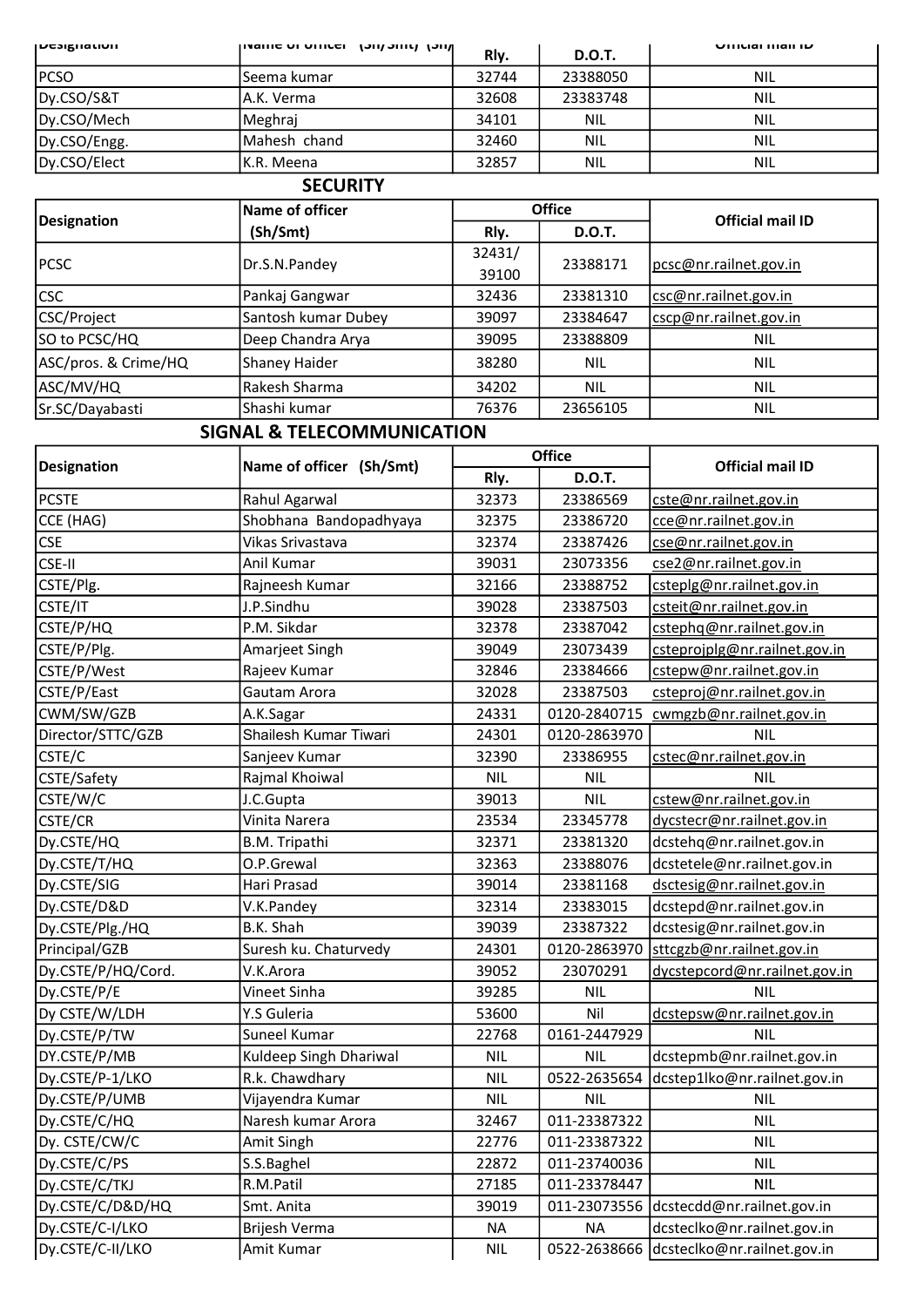| Dy.CSTE/NMO              | S.K. Thakur                                      | 28031              | 23740030      | <b>NIL</b>                                            |
|--------------------------|--------------------------------------------------|--------------------|---------------|-------------------------------------------------------|
|                          | As on July'20                                    |                    |               |                                                       |
|                          | <b>STORE</b>                                     |                    | <b>Office</b> | <b>Official mail ID</b>                               |
| <b>Designation</b>       | Name of officer                                  | Rly.               | <b>D.O.T.</b> |                                                       |
| <b>PCMM</b>              | Ram Lal                                          | 32455              | 23386453      | cos@nr.railnet.gov.in                                 |
| CMM/S                    | Rahesh Kumar                                     | 32426              | 23070243      | cmms@nr.railnet.gov.in                                |
| CMM/E                    | N.K.Sharma                                       | 32425              | 23387325      | cmme@nr.railnet.gov.in                                |
| CMM/M                    | R.L. Bhardwaj                                    | 32453              | 23387724      | <b>NIL</b>                                            |
| CMM/C                    | R K Verma                                        | 32450              | 23388287      | cmmc@nr.railnet.gov.in                                |
| CMM/I                    | <b>B.K.Gupta</b>                                 | 32454              | 23384812      | <b>NIL</b>                                            |
| CMM/II                   | Rajiv Kad                                        | 32826              | 23387451      | <b>NIL</b>                                            |
| Dy.CMM/Sig/C-1           | Amir Chand                                       | 32443              | 23381556      | <b>NIL</b>                                            |
| Dy.CMM/HQ                | Mahesh Kumar                                     | 32892              | 23383304      | <b>NIL</b>                                            |
| Dy.CMM/Dsl               | N.K.Gautam                                       | 32892              | 23385801      | <b>NIL</b>                                            |
| Dy.CMM/G                 | Naresh Kumar                                     | 32289              | 23385801      | <b>NIL</b>                                            |
| Dy.CMM/E                 | Prankur Gupta                                    | 32450              | 23388287      | NIL.                                                  |
| Dy.CMM/M                 | S.S.Yadav                                        | <b>NIL</b>         | 23386544      | <b>NIL</b>                                            |
| Dy.CMM/IC & Secy to PCMM | Y.P.Mittal                                       | 32571              | 23384667      | secycos@nr.railnet.gov.in                             |
| Dy.CMM/S&P               | <b>Prahald Singh</b>                             | <b>NIL</b>         | 23384667      | <b>NIL</b>                                            |
| PS-I/PCMM                | Joginder Paul                                    | <b>NIL</b>         | <b>NIL</b>    | <b>NIL</b>                                            |
| Dy.CMM/P&S               | Krishna Murari                                   | <b>NIL</b>         | <b>NIL</b>    | <b>NIL</b>                                            |
|                          | <b>VIGILANCE</b>                                 |                    |               |                                                       |
|                          |                                                  |                    | <b>Office</b> |                                                       |
| <b>Designation</b>       | Name of officer                                  | <b>Rly</b>         | <b>DOT</b>    | <b>Mail Address</b>                                   |
| SDGM                     | Chandralekha Mukherjee                           | 32599              | 23387349      | sdgm@nr.railnet.gov.in                                |
| CVO/T                    | Ashwani Kumar                                    | 32324              | 23387601      | cvot@nr.railnet.gov.in                                |
| Dy.CVO/Engg              | N. S. Baghel                                     | 32329              | 23386684      | dcvoe@nr.railnet.gov.in                               |
| Dy.CVO/A &P              | Vineet Jain                                      | 32330              | 23782452      | dcvoa@nr.railnet.gov.in                               |
| Dy.CVO/Mech              | Sandeep Kulharia                                 | 32328              | 23389162      | dcvom@nr.railnet.gov.in                               |
| Dy.CVO/Elect.            | Awadhesh Kumar                                   | 32975              | 23389980      | <b>NIL</b>                                            |
| Dy.CVO/Store             | R. K. Srivastava                                 | 32327              | 23388662      | dcvos@nr.railnet.gov.in                               |
| Dy.CVO/S&T               | Deepak Kumar                                     | 33408              | 23383338      | dcvosnt@nr.railnet.gov.in                             |
| Dy.CVO/Traffic           | Virendra Kumar                                   | 32656              | 23389862      | <b>NIL</b>                                            |
|                          | <b>COSTRUCTION DEPARTMENT / NORTHERN RAILWAY</b> |                    |               |                                                       |
|                          | <b>Office</b>                                    |                    |               |                                                       |
| <b>Designation</b>       | <b>Name of officer</b>                           | <b>Rly</b>         | <b>DOT</b>    | <b>Mail Address</b>                                   |
|                          | <b>Kashmare Gate</b>                             |                    |               |                                                       |
| CAO/C                    | <b>AK LOHATI</b>                                 | 77338              | 23863661      | caocnrkgate@mail.com                                  |
| CAO/C/CO-ORD             | <b>SUNIL KUMAR JHA</b>                           | 77457              | 23862678      | alokalokindia@rediffmail. Com                         |
| CAO/USBRL                | <b>VIJAY SHARMA</b>                              | 77416              | 23861780      | caousbridli@gmail.com                                 |
| SECY CAO/C               | <b>DK SINGH</b>                                  | 77456              | 23862415      | secykgate@gmail.com                                   |
| SECY CAO/CO-ORD          | PREMCHAND GOYAL                                  | 77457              | 23867130      | paragprasad.anand88@gmail.com                         |
| <b>SECY CAO/USBRL</b>    | RAJEEV SAXENA                                    | <b>NIL</b>         | 23860286      | secycaousbridli@gmail.com                             |
|                          |                                                  | <b>ENGINEERING</b> |               |                                                       |
|                          | PRAMOD Kr. SHARMA                                | 77515              | 23861066      |                                                       |
| CE/C/SPL<br>CE/C/C       | <b>ANUPAM SINGH</b>                              | 77453              | 23868953      | cecspl@nr.railnet.gov.in<br>ceccentraldelhi@gmail.com |
| CE/C/EAST                | <b>MANOJ GARG</b>                                | 77401              | 23865561      | ceceastnr@gmail.com                                   |
| CE/C/NW                  |                                                  | 77402              | 23868589      | cecnw@nr.railnet.gov.in                               |
| CE/C/SURV                | <b>HARPAL SINGH</b>                              | 77630              | 23863540      | drgcecsurnr@gmail.com                                 |
| CE/C/NC                  | <b>AJIT SINGH</b>                                | 77483              | 23861168      | cecncnr@gmail.com                                     |
| DYCE/C/D-I               | <b>VIJAY GARG</b>                                | 77477              | 23866804      | dyecd1kg@gmail.com                                    |
| DYCE/C/TS                | <b>RP KHURANA</b>                                | 77493              | 23864301      | dycectskg06@gmail.com                                 |
| DYCE/C/T&C               | A. K. VERMA                                      | 77412              | 23867114      | dycectcnr@gmail.com                                   |
| DYCE/C/G-II              | R.S. MEENA                                       | 77469              | 23862250      | arunkk1234567@gmail.com                               |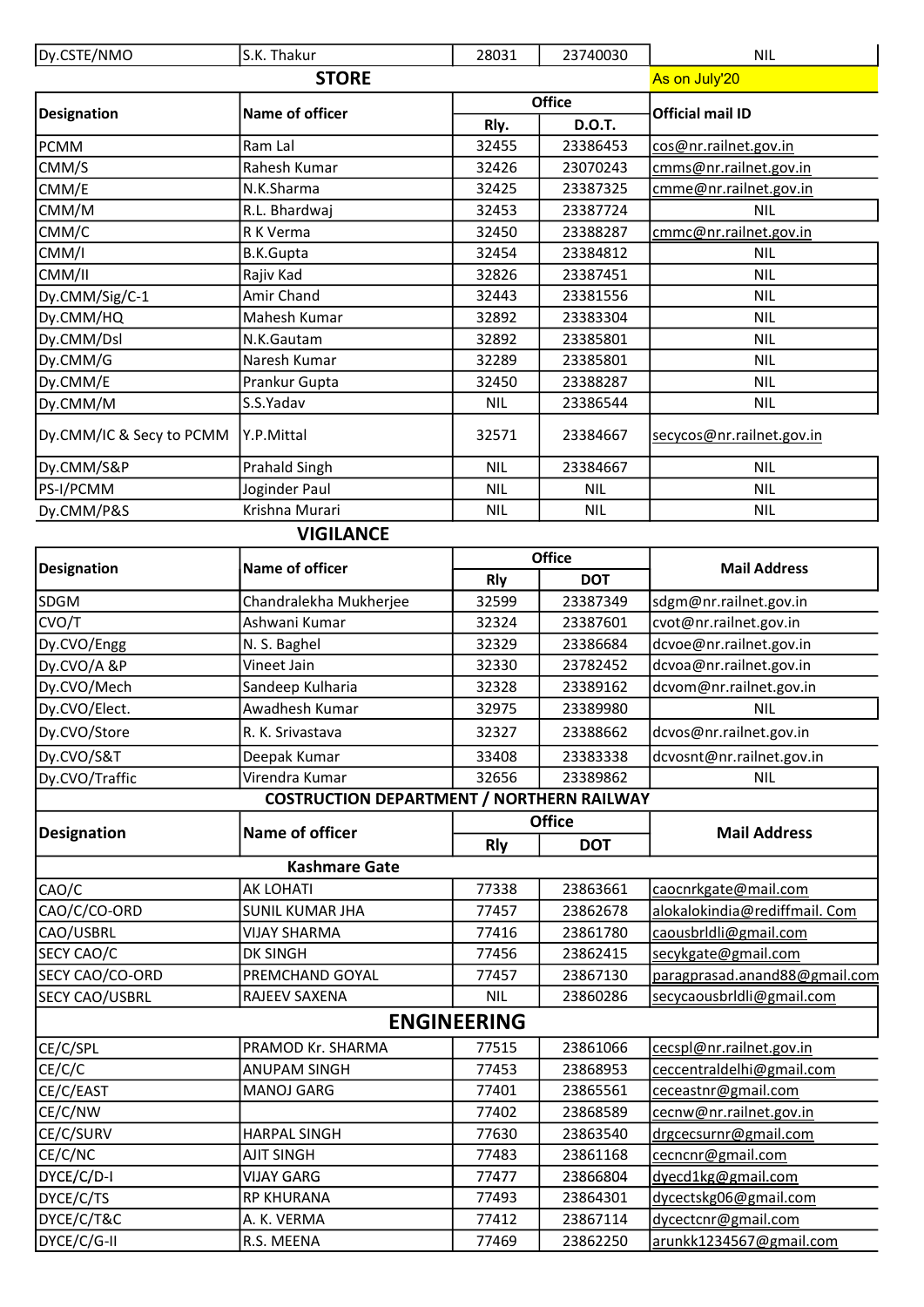| DYCE/C/E                          | <b>LALIT SACHDEVA</b>                 | 77410                 | 23861123   | dyeceastkgate@gmail.com    |  |  |
|-----------------------------------|---------------------------------------|-----------------------|------------|----------------------------|--|--|
| DYCE/C/D-II                       | <b>HEMANT KUMAR</b>                   | 77560                 | 23865173   | dycecd2kg@gmail.com        |  |  |
| DYCE/C/PLG-II                     | <b>SK VIJ</b>                         | 77421                 | 23866189   | svijsvij@yahoo.co.in       |  |  |
| <b>State Entry Road New Delhi</b> |                                       |                       |            |                            |  |  |
| DYCE/C/SERD-I                     | <b>MOHIT LILA</b>                     | 23392                 | 23744653   | dcecserd@nr.railnet.gov.in |  |  |
| DYCE/C/SERD-II                    | O.P. TANEJA                           | 26454                 | 23363745   | ndwcs123@gmail.com         |  |  |
|                                   | <b>Shivazi Bridge New Delhi</b>       |                       |            |                            |  |  |
| DYCE/C/CSB-I                      | <b>SUMIT KUMAR SINGH</b>              | 22648                 | 23411255   | dececcsb@nr.railnet.gov.in |  |  |
|                                   | Shivazi Bridge - II, New Delhi        |                       |            |                            |  |  |
| DYCE/C/CSB-II                     | SHIV OM DWIVEDI                       | 22328                 | 23413809   | dycec2csb@gmail.com        |  |  |
|                                   | <b>Tilak Bridge S&amp;C New Delhi</b> |                       |            |                            |  |  |
| DYCE/C/S&C                        | <b>ALOK KUMAR</b>                     | 32635                 | 23230821   | dycetkjs&c@gmail.com       |  |  |
| DYCE/C/S&C                        |                                       | <b>NIL</b>            | <b>NIL</b> | dycetkjs&c2@gmail.com      |  |  |
|                                   | <b>Tilak Bridge New Delhi (TKJ)</b>   |                       |            |                            |  |  |
| DYCE/C/TKJ                        | <b>PAMIR ARORA</b>                    | 32632                 | 23239048   | dycectkj@gmail.com         |  |  |
|                                   | <b>Shakurbasti New Delhi (SSB)</b>    |                       |            |                            |  |  |
| DYCE/C/SSB                        | <b>BHAGWAN MALIK</b>                  | 79428                 | 25225758   | dycecssb@gmail.com         |  |  |
|                                   |                                       | Personnel             |            |                            |  |  |
|                                   |                                       |                       |            |                            |  |  |
| CPO/C                             | <b>URBILA KHATI</b>                   | 77235                 | 23864340   | cpoc@nr.railnet.gov.in     |  |  |
| DY CPO/C                          | <b>IRANIUS TITKEY</b>                 | 77432                 | 23864529   | ramkrishendycpo@gmail.com  |  |  |
|                                   |                                       | <b>Store</b>          |            |                            |  |  |
| DYCMM/C                           | RAKESH BHATNAGAR                      | 77451                 | 23861624   | sinha.shreedeep@gov.in     |  |  |
|                                   |                                       | <b>Traffic Survey</b> |            |                            |  |  |
| CCM/TS                            | <b>SANDEEP SILAS</b>                  | 77449                 | 23863594   | sandeep.silas@gov.in       |  |  |
|                                   |                                       | <b>Accounts</b>       |            |                            |  |  |
| FA&CAO/C                          | <b>J. SRINIVAS</b>                    | 77441                 | 23866761   | facaockg@gmail.com         |  |  |
| FA&CAO/C-I                        | <b>MOHIT SINHA</b>                    | 77389                 | 23869797   | mohitsinha@hotmail.com     |  |  |
| FA&CAO/C/C                        | <b>BANDANA SHARMA</b>                 | 77455                 | 23860727   | mamtaalok@gmail.com        |  |  |
| FA&CAO/C/G                        | MAKWKANA BHAVNABEN                    | 77412                 | 23869242   | <b>NIL</b>                 |  |  |
| DY FA&CAO/C/SF                    | <b>AMARNATH</b>                       | 77459                 | 23860092   | amarnathiitb@gmail.com     |  |  |
| DY FA/C/C/FE                      | SARVESH SINGH                         | 77534                 | 23865892   | arpitasaha8@gov.in         |  |  |
| DY FA/C/ADMN                      |                                       | 77463                 | 23862119   | drvageesh@gmail.com        |  |  |
| DYFA&CAO/EXP                      | D.S. DENIYAL                          | 77463                 | 23862119   | drvageesh@gmail.com        |  |  |
|                                   |                                       | <b>Engineering</b>    |            |                            |  |  |
|                                   | (OUT STATIONS)                        |                       |            |                            |  |  |
|                                   | Jammutawi (JAT)                       |                       |            |                            |  |  |
| DYCE/C/JAT                        | <b>HEMENDER KUMAR</b>                 | 42500                 | 2472808    | dycecdjat1@gmail.com       |  |  |
|                                   | Jalandhar (JUC)                       |                       |            |                            |  |  |
| DYCE/C/JUC                        | <b>RC GARG</b>                        | 32450                 | 2223152    | dycecjuc@gmail.com         |  |  |
|                                   | <b>Chandigarg (CDG)</b>               |                       |            |                            |  |  |
| DYCE/C/CDG-I                      | <b>NATRAJ SINGH</b>                   | 33100                 | 2731917    | dycec1cdg@gmail.com        |  |  |
| DYCE/C/CDG-II                     | DK SHARMA                             | 33101                 | 2732613    | dycec2cdg@gmail.com        |  |  |
|                                   | Ambala (UMB)                          |                       |            |                            |  |  |
| DYCE/C/UMB                        | RAKESH SABARWAL<br>Lucknow (LKO)      | 23100                 | 2610089    | dycecumb@gmail.com         |  |  |
|                                   |                                       |                       |            |                            |  |  |
| DYCE/C/LKO-I                      | <b>SUDHIR SINGH</b>                   | 26266                 | 2635548    | dycec1lko@gmail.com        |  |  |
| DYCE/C/LKO-II                     | <b>SU-KUMAR</b>                       | 26267                 | 2635334    | dycec2lko@gmail.com        |  |  |
| DYCE/C/LKO-III                    | <b>RC MISRA</b>                       | 26478                 | 2635550    | dycec3lko@gmail.com        |  |  |
| DYCE/C/LKO-IV                     | <b>LB SINGH</b>                       | <b>NIL</b>            | NIL        | dycec4lko@gmail.com        |  |  |
|                                   | Moradabad (MB)                        |                       |            |                            |  |  |
| DYCE/C/MB                         | <b>ATUL GUPTA</b>                     | 23100                 | 2410169    | dycecmb@gmail.com          |  |  |
|                                   | <b>Delhi Division</b>                 |                       |            |                            |  |  |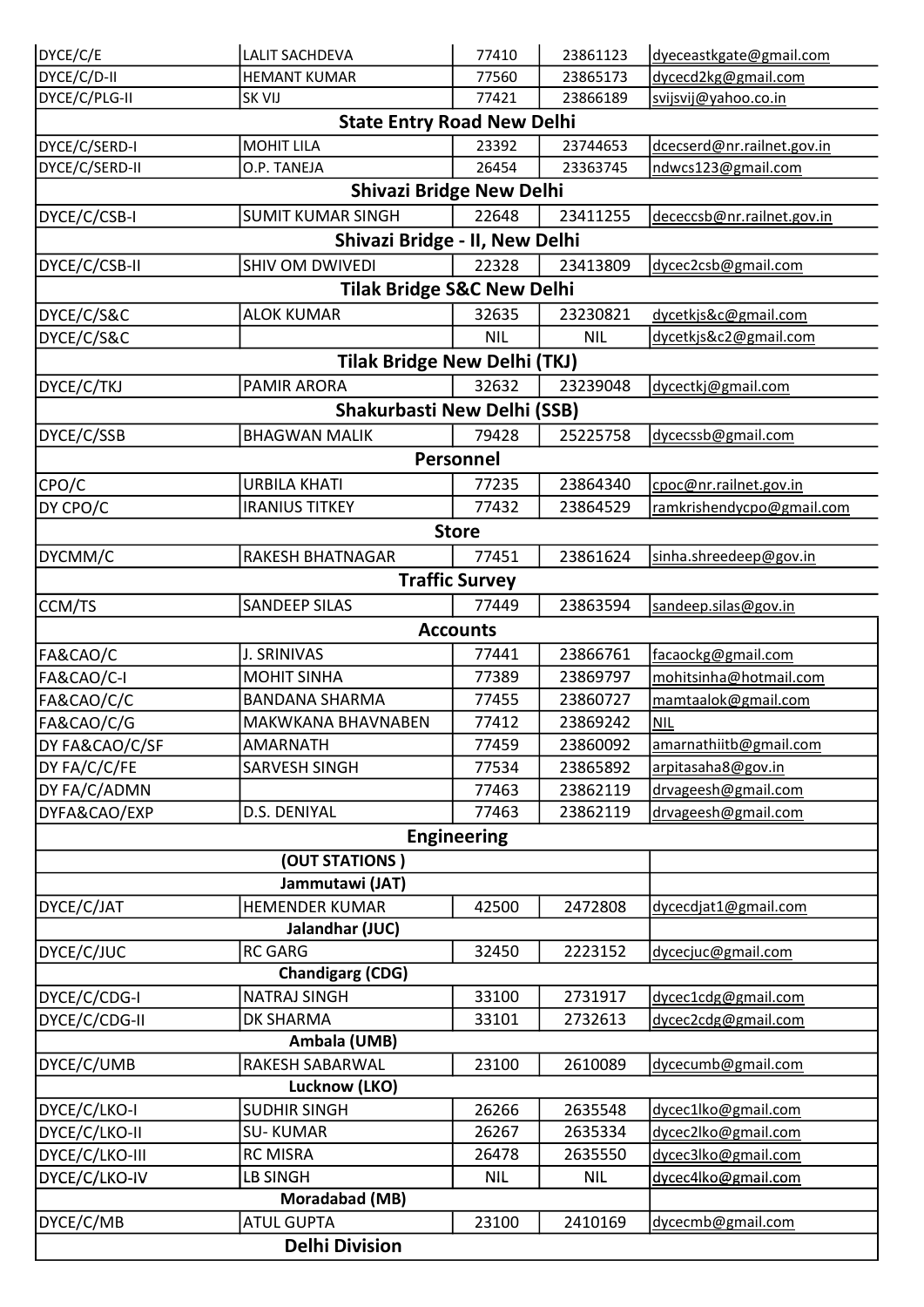|                    | Name of officer          | <b>Office</b> |               | <b>Official mail ID</b>    |
|--------------------|--------------------------|---------------|---------------|----------------------------|
| <b>Designation</b> |                          | Rly. (030)    | D.O.T.(011)   |                            |
| <b>DRM</b>         | S. C.Jain                | 22333         | 23343659      | drm@dli.railnet.gov.in     |
| ADRM/admin         | Prashant Kumar           | 22876         | 23742203      | <b>NIL</b>                 |
| ADRM/OP            | Hemendra Kumar           | 28306         | 23746678      | <b>NIL</b>                 |
| ADRM/INFRA         | A.K.Yadav                | 23240         | 23342855      | <b>NIL</b>                 |
| ADRM/Tech          | V.K.Singh                | 28333         | 23363409      | <b>NIL</b>                 |
| Sr.DFM             | Shruti Singhal           | 28029         | 23742697      | <b>NIL</b>                 |
| Sr.EDPM            | Shruti Singhal           | 28032         | 23365296      | <b>NIL</b>                 |
| Sr.DPO/C           | M.B.Singh                | 22318         | 23744845      | srdpo@dli.railnet.gov.in   |
| Sr.DPO/1           | Renuka Tripathi          | 28288         | 23348495      | <b>NIL</b>                 |
| Sr.DMM             | Gurpal singh             | 28215         | 23365311      | <b>NIL</b>                 |
| Sr.DSO             | Mangal Singh             | 22314         | 23363090      | <b>NIL</b>                 |
| Sr.DOM/G           | Ramvir Singh             | 28342         | 23347431      | <b>NIL</b>                 |
| Sr.DOM/C           | Jatin Kalyan             | 22315         | 23743352      | srdom@dli.railnet.gov.in   |
| Sr.DCM/Chg         | Praveen Kumar            | 22738         | 23743084      | <b>NIL</b>                 |
| Sr.DCM/Fr.         | Sandeep Kumar Gehlot     | 22081         | 23345686      | <b>NIL</b>                 |
| Sr.DSC/Cord.       | Sarika Mohan             | 22477         | 23746087      | NIL.                       |
| DSC-I              | Anubhav Jain             | 22467         | 23365709      | <b>NIL</b>                 |
| <b>DSC-II</b>      | Hari Singh Papola        | 22254         | <b>NIL</b>    | <b>NIL</b>                 |
| Sr.DSTE/C/DLI      | Anurag Anand             | 22207         | 23363155      | srdste@dli.railnet.gov.in  |
| Sr.DSTE-I/DLI      | Nagendra Sharma          | 28334         | 23740064      | srdste1@dli.railnet.gov.in |
| Sr.DSTE-II/DLI     | <b>Upvinder Singh</b>    | 28293         | 23741321      | srdste2@dli.railnet.gov.in |
| Sr.DEN/C           | Manoj Sharma             | 22339         | 23363792      | srdencdli@gmail.com        |
| Sr.DEN/E           | p                        | 22336         | 23363715      | <b>NIL</b>                 |
| Sr.DEN/I           | Dharamvir Singh          | 22329         | 23364278      | <b>NIL</b>                 |
| Sr.DEN/II          | Manjit Sindhu            | 22335         | 23363242      | <b>NIL</b>                 |
| Sr.DEN/III         | Kishan Rawat             | 22338         | 23742154      | <b>NIL</b>                 |
| Sr.DEN/IV          | R.S.Dangi                | 23335         | 23368158      | <b>NIL</b>                 |
| Sr.DEN/V           | Anurag joshi             | 22349         | 23367519      | <b>NIL</b>                 |
| Sr.DEN/W           | M.K.Kamra                | 28307         | 23747758      | NIL.                       |
| Sr.DEE/G           | Swadesh Rai              | 23374         | 23364662      | <b>NIL</b>                 |
| Sr.DEE/Chg.        | Pardeep kumar            | 23412         | 23744766      | <b>NIL</b>                 |
| Sr.DEE/TRD         | Atamjeet Singh           | 22469         | 23742667      | <b>NIL</b>                 |
| Sr.DEE/RSO         | Rachita Khanna           | 22527         | 23344127      | <b>NIL</b>                 |
| Sr.DME/C           | Anant Kumar              | 23435         | 23742651      | <b>NIL</b>                 |
| Sr.DME/P           | Rajesh Kumar kaushik     | 22310         | 23742890      | <b>NIL</b>                 |
| Sr.DME/Fr          | Abhey Kumar              | 22655         | 23365322      | <b>NIL</b>                 |
| Sr.DME/chg         | Amit Kumar Gupta         | 22067         | 23369736      | <b>NIL</b>                 |
| CMS/Delhi          | Maan Singh               | 77365         | 23978490      | <b>NIL</b>                 |
|                    | <b>Firozpur Division</b> |               |               | As on Month-Oct'20         |
|                    | Name of officer          |               | <b>Office</b> |                            |
| <b>Designation</b> |                          |               | <b>D.O.T.</b> | <b>Official mail ID</b>    |
|                    |                          | Rly.          |               |                            |
| <b>DRM</b>         | Rajesh Aggarwal          | 22000         | 244386        | drm@fzr.railnet.gov.in     |
| ADRM/FZR           | <b>B.P Singh</b>         | 24000         | 245490        | adrmop@fzr.railnet.gov.in  |
| ADRM/Infra         | Sukhwinder singh         | 22202         | 244210        | adrm@fzr.railnet.gov.in    |
| Sr.DAuO            | A.M.Sahni                | 22128         | 245083        | <b>NIL</b>                 |
| Sr.DFM             | Lokesh Singla            | 22312         | 244515        | sdfm@fzr.railnet.gov.in    |
| Sr.DEN/C           | Hemendra Kumar           | 22204         | 244506        | sdenc@fzr.railnet.gov.in   |
| Sr.DEN-1           | Anurag Kumar             | 22214         | 244152        | sdeni@fzr.railnet.gov.in   |
| Sr.DEN-II          | Sushil kumar             | 22224         | 245204        | sdenii@fzr.railnet.gov.in  |
| Sr.DEN-III         | <b>Abhinav Garg</b>      | 22234         | 249495        | sdeniii@fzr.railnet.gov.in |
| Sr.DEN-IV          | Pratyush Sinha           | 22104         | 245068        | deniv@fzr.railnet.gov.in   |
| Sr.DEE/G           | Vipin Dhamanda           | 22206         | 244543        | sdeeq@fzr.railnet.gov.in   |
| Sr.DEE/TRD         | Munish Marwal            | 22219         | 249335        | sdeetrd@fzr.railnet.gov.in |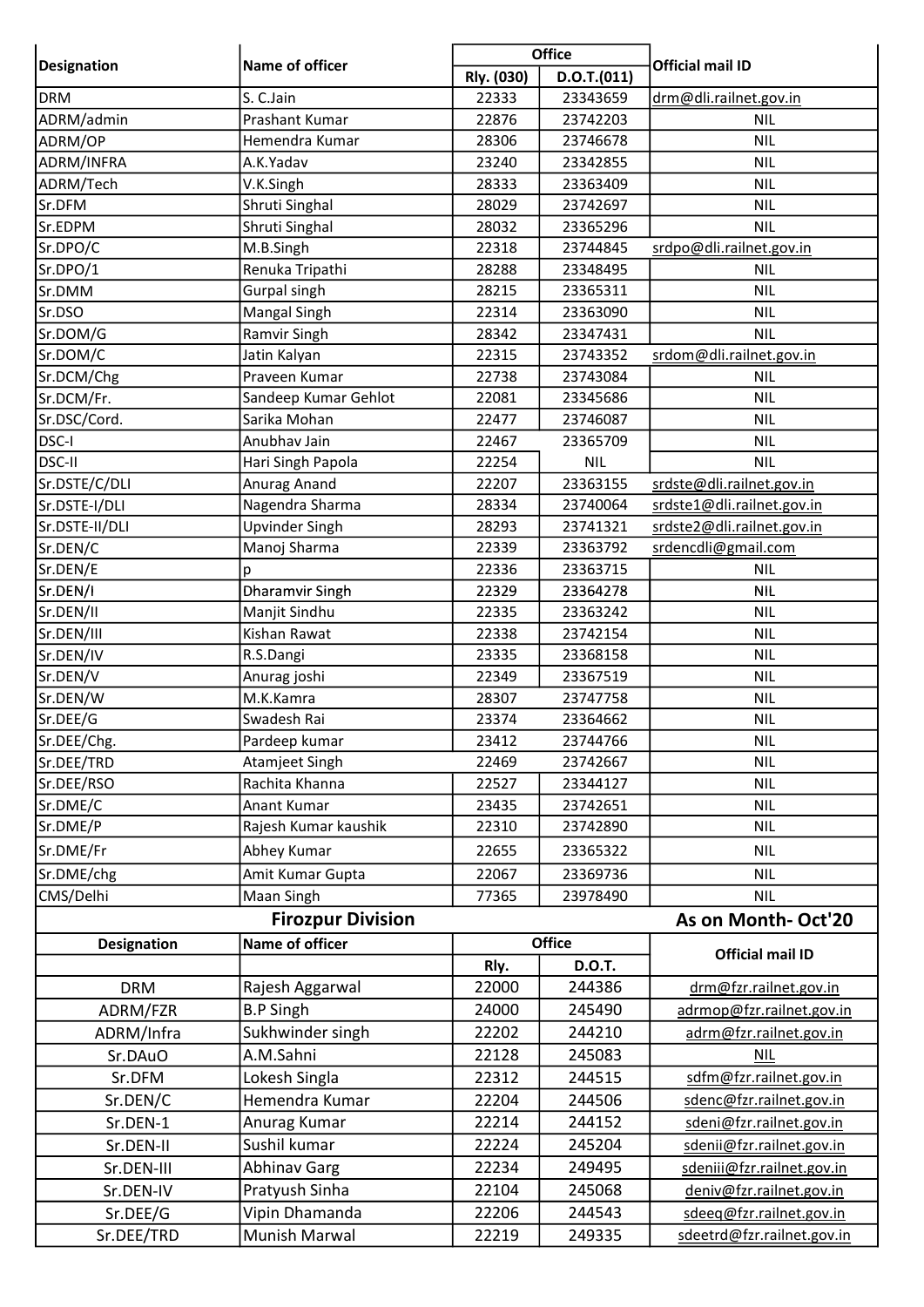| Sr.DEE/TRS/LDH     | Sh.Mohan Swroop           | <b>NIL</b>    | 2408247      | sdeetrs@fzr.railnet.gov.in     |
|--------------------|---------------------------|---------------|--------------|--------------------------------|
| Sr.DME/C&W         | Aqueel kumar Ahemad       | 22210         | 244501       | sdmecw@fzr.railnet.gov.in      |
| Sr.DME/O&F         | Paras Chander             | 22220         | 242343       | sdmeof@fzr.railnet.gov.in      |
| <b>CMS</b>         | Dr.Ranjna                 | 22205         | 244524       | cms@fzr.railnet.gov.in         |
| Sr.DPO             | <b>Jusuf Kabir</b>        | 22319         | 244550       | sdpo@fzr.railnet.gov.in        |
| Sr.DSC/RPF         | Ashish Kumar              | 22026         | 244233       | sdscrpf@fzr.railnet.gov.in     |
| Sr.DMM             | Amit Rana                 | 22212         | 244154       | sdmm@fzr.railnet.gov.in        |
| Sr.DSTE            | Vivek                     | 22203         | 244250       | sdste@fzr.railnet.gov.in       |
| Sr.DOM             | Sudhir.K.Singh            | 22207         | 244488       | sdom@fzr.railnet.gov.in        |
|                    |                           |               |              | <b>NIL</b>                     |
| Sr.DOM/G           | S.P.Singh                 | 22227         | 235130       |                                |
| Sr.DSO             | I.Khan                    | 22209         | 248670       | sdso@fzr.railnet.gov.in        |
| Sr.DCM             | Chetan Taneja             | 22208         | 244470       | sdcm@fzr.railnet.gov.in        |
|                    | <b>Ambala Division</b>    |               |              |                                |
| <b>Designation</b> | Name of officer           |               | Office       | <b>Official mail ID</b>        |
|                    |                           | Rly.(034)     | D.O.T.(0171) |                                |
| <b>DRM</b>         | <b>G.M SINGH</b>          | 22000         | 2610800      | drm@umb.railnet.gov.in         |
| ADRM/INFRA         | <b>KARAN SINGH</b>        | 22002         | 2610531      | adrm@umb.railnet.gov.in        |
| ADRM/OP            | <b>P.K GUPTA</b>          | 22003         | <b>NIL</b>   | <b>NIL</b>                     |
| CPD/RE             | <b>SS Yadav</b>           | 24600         | 2610923      | <b>NIL</b>                     |
| Sr DFM             | <b>VEER SINGH</b>         | 22200         | 2611358      | srdfm@umb.railnet.gov.in       |
| Sr DCM             | <b>HARI MOHAN</b>         | 22400         | 2610125      | srdcm@umb.railnet.gov.in       |
| Sr DEE/G           | <b>ANKUR JAIN</b>         | 22600         | 2610425      | srdeeg@umb.railnet.gov.in      |
| Sr DEE/TRD         | JANMEJAY UPADHYAY         | 22604         | 2610043      | <b>NIL</b>                     |
| Sr DEE/MEMU/SRE    | SachinKumar               | 62500         | 0132-2712117 | <b>NIL</b>                     |
| Sr DEN/C           | Neeraj Bhandari           | 23000         | 2610851      | srdenc@umb.railnet.gov.in      |
| Sr DEN/I           | <b>BAJRANG GOEL</b>       | 23001         | 2610801      | <b>NIL</b>                     |
| Sr DEN/II          | Rajender Kumar Garg       | 23005         | <b>NIL</b>   | <b>NIL</b>                     |
| Sr DEN/III         | Piyush Pruthi             | 23002         | 2610902      | <b>NIL</b>                     |
| Sr DEN/IV          | PARITOSH GAUTAM           | 23104         | 2610072      | <b>NIL</b>                     |
| <b>DEN/TRACK</b>   | <b>D.S SIDHU</b>          | 23008         | <b>NIL</b>   | <b>NIL</b>                     |
| Sr DME/C&W         | <b>SOM PARKASH</b>        | 23200         | 2610136      | <b>NIL</b>                     |
| Sr DME/O&F         | <b>DEEPAK GOEL</b>        | 23300         | 2610053      | <b>NIL</b>                     |
| <b>CMS</b>         | Dr S. N SHARMA            | 23500         | 2610266      | <b>NIL</b>                     |
| Addl/CMS/CHEST     | Dr BHARAT LAL             | 23503         | 2610229      | <b>NIL</b>                     |
| AddICMS/F&H        | Dr S. N SHARMA            | 23507         | <b>NIL</b>   | <b>NIL</b>                     |
| Sr DMO/Phy         | Dr ATEEQ AHMED            | 23511         | <b>NIL</b>   | ateekahmed.71@umb.railnet.gov. |
| Sr DOM             | Virender Kalyan           | 23700         | 2610553      | srdom@umb.railnet.gov.in       |
| Sr DOM/G           | Vimal Kalra               | 23901         | 2610686      | srdomg@umb.railnet.gov.in      |
| Sr DPO             | NIKHIL DHONGRI            | 23800         | 2611103      | <b>NIL</b>                     |
| Sr RBA             | <b>BASANTI TETE</b>       | 23802         | 2611223      | <b>NIL</b>                     |
| Sr DSTE            | <b>VARUN SHARMA</b>       | 24100         | 2610196      | srdste@umb.railnet.gov.in      |
| Sr DSO             | PROMILA GUPTA             | 23900         | 2611102      | srdso@umb.railnet.gov.in       |
| Sr DMM             | <b>Baljit Singh</b>       | 24400         | 2611203      | srdmm@umb.railnet.gov.in       |
| Sr DSC/RPF         | <b>CHOKKA RAGHUVEER</b>   | 24000         | 2611170      | srdscrpf@umb.railnet.gov.in    |
| Sr Audit Officer   | Sanjay Kumar sinha        | 22203         | 2610427      | <b>NIL</b>                     |
| Sr DCM             | Vivek Sharma              | 22401         | 2611307      | <b>NIL</b>                     |
|                    | <b>Moradabad Division</b> |               |              |                                |
| <b>Designation</b> | Name of officer           |               | <b>RLY</b>   | <b>Official mail Id</b>        |
|                    |                           | <b>OFFICE</b> | <b>RES</b>   |                                |
| <b>DRM</b>         | <b>SH TARUN PRAKASH</b>   | 22000         | 22050        | drm@mb.railnet.gov.in          |
| ADRM/INFRA         | SH N.N. SINGH             | 22003         | 22053        | adrminfra@mb.railnet.gov.in    |
| <b>ADRM</b>        | SH MAN SINGH MEENA        | 22002         | 22052        | adrm@mb.railnet.gov.in         |
| PS/DRM             | <b>SH SHAMBHU GUPTA</b>   | 22001         | <b>NIL</b>   | <b>NIL</b>                     |
| PS/ADRM            | <b>TARUN KUMAR</b>        | 22004         | 22054        | <b>NIL</b>                     |
| Sr DSTE/C          | <b>SH NITIN PRAKASH</b>   | 24100         | 24150        | srdstec@mb.railnet.gov.in      |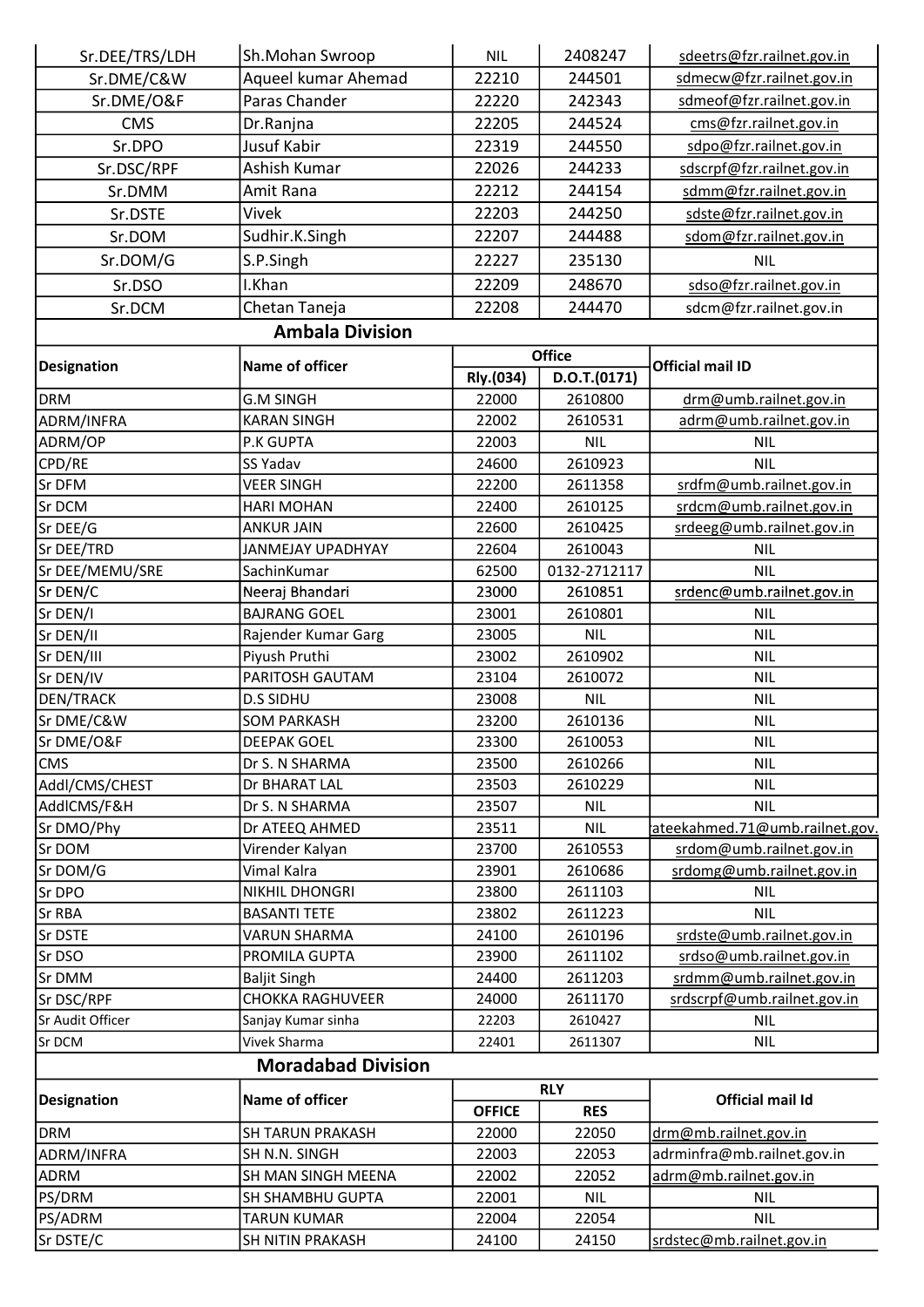| Sr.DSTE-I                                                                                                                                                                                      | <b>SH VIJAY GARG</b>     | 24101          | 24151                   | <b>NIL</b>                             |
|------------------------------------------------------------------------------------------------------------------------------------------------------------------------------------------------|--------------------------|----------------|-------------------------|----------------------------------------|
| <b>DSTE</b>                                                                                                                                                                                    | <b>SH ATESH KUMAR</b>    | 24103          | 24153                   | atesh.kumar@gov.in                     |
| SR DOM                                                                                                                                                                                         | SH NAVEEN KUMAR          | 23700          | 23750                   | <b>NIL</b>                             |
| DOM/G                                                                                                                                                                                          | <b>ASHISH SINGH</b>      | 23710          | 23760                   | <b>NIL</b>                             |
| <b>SR DMM</b>                                                                                                                                                                                  | SH RAM MAHER             | 24400          | 20302                   | srdmm@mb.railnet.gov.in                |
| SR DSO                                                                                                                                                                                         | SH R.K .TAYAL            | 23900          | 23950                   | srdso@mb.railnet.gov.in                |
| SR DME/P                                                                                                                                                                                       | SH BHARAT BHUSHAN        | 23200          | 23250                   | srdme@mb.railnet.gov.in                |
| SR DME/C&W                                                                                                                                                                                     | <b>SH SAMARTH SINGH</b>  | 23300          | 23350                   | <b>NIL</b>                             |
| SR DEN/C                                                                                                                                                                                       | SH NEERAJ KUMAR          | 23000          | 20339                   | <b>NIL</b>                             |
| SR DEN/I                                                                                                                                                                                       | <b>SH ARUN KUMAR</b>     | 23001          | 23051                   | <b>NIL</b>                             |
| SR DEN/II                                                                                                                                                                                      | SH DEEPAK MEHRA          | 23002          | 23052                   | NIL.                                   |
| SR DEN/III                                                                                                                                                                                     | SH KULWANT SINGH         | 23003          | 23053                   | <b>NIL</b>                             |
| SR DEN/IV                                                                                                                                                                                      | SH HERPAL SINGH          | 23004          | 23054                   | <b>NIL</b>                             |
| SR DEN/HQ                                                                                                                                                                                      | SH DUSHYANT SINGH        | 24634          | 20335                   | <b>NIL</b>                             |
| SR DEN/SPL                                                                                                                                                                                     | Vacant                   | 20349          | 23055                   | <b>NIL</b>                             |
| <b>SR DPO</b>                                                                                                                                                                                  | SH VIPUL GOYAL           | 23800          | 23850                   | srdpo@mb.railnet.gov.in                |
| <b>SR DSC</b>                                                                                                                                                                                  | SH APURVA AGNIHOTRI      | 24000          | 24450                   | dscrpf@mb.railnet.gov.in               |
| SR DAuO                                                                                                                                                                                        | <b>SH O.P SINGH</b>      | 22210          | 22260                   | srdao@mb.railnet.gov.in                |
| <b>SR DCM</b>                                                                                                                                                                                  | <b>SMT REKHA</b>         | 22400          | 22450                   | srdcm@mb.railnet.gov.in                |
| SR DCM/Frieght                                                                                                                                                                                 | SH MONU LUTHARA          | 22401          | 22251                   | <b>NIL</b>                             |
| SR DFM                                                                                                                                                                                         | SH VARISH CHANDRA SHUKLA | 22200          | 22250                   | <b>NIL</b>                             |
| <b>CMS</b>                                                                                                                                                                                     | SH JAGDISH CHANDRA       | 23500          | <b>NIL</b>              | cms@mb.railnet.gov.in                  |
| SE DEE/TRD                                                                                                                                                                                     | SH JITENDRA KUMAR        | 22601          | 22651                   | <b>NIL</b>                             |
| SR DEE/G                                                                                                                                                                                       | SH SACHIN GOYAL          | 22600          | 22650                   | srdee@mb.railnet.gov.in                |
|                                                                                                                                                                                                | <b>Lucknow Division</b>  |                |                         | As on July'20                          |
|                                                                                                                                                                                                | Name of officer          | <b>Office</b>  |                         |                                        |
| <b>Designation</b>                                                                                                                                                                             |                          | Rly.(032)      | D.O.T.(0522)            | <b>Official mail ID</b>                |
|                                                                                                                                                                                                |                          |                |                         |                                        |
|                                                                                                                                                                                                | Sanjay Tripathi          | 23200          | 2626670                 | drm@lko.railnet.gov.in                 |
|                                                                                                                                                                                                | Veena Verma              | 23203          | 2234669                 | NIL.                                   |
|                                                                                                                                                                                                | V.K. Pandey              | 23204          | 2234752                 | adrm@lko.railnet.gov.in                |
| DRM<br>ADRM/Admin<br>ADRM/Infra                                                                                                                                                                | Amit Srivastava          | 23202          | 2234667                 | <b>NIL</b>                             |
|                                                                                                                                                                                                | R.P. Chaturvedi          |                | 03262-622000542-2501356 | <b>NIL</b>                             |
|                                                                                                                                                                                                | V.M.Sinha                | 5611, 2627     | 2450701                 |                                        |
| ADRM/OP<br>ADRM/BSB<br>CMS/LKO                                                                                                                                                                 |                          |                |                         | cms@lko.railnet.gov.in                 |
|                                                                                                                                                                                                | Sudhir Singh             | 23400          | 2234713                 | srdenc@lko.railnet.gov.in              |
|                                                                                                                                                                                                | V K Talwar               | 23403          | 2234715                 | <b>NIL</b>                             |
| Sr.DEN/Co-ord<br>Sr.DEN/II<br>Sr. DEN/III                                                                                                                                                      | PAVAS YADAV              | 23404          | 2625073                 | <b>NIL</b>                             |
|                                                                                                                                                                                                | Santosh Kumar            | 23405          | 2234716                 | <b>NIL</b>                             |
|                                                                                                                                                                                                | <b>Utpal Kant</b>        | 23406          | 2234701                 | <b>NIL</b>                             |
|                                                                                                                                                                                                | Kailash Ram              | 23424          | <b>NIL</b>              | <b>NIL</b>                             |
|                                                                                                                                                                                                | <b>KK Rora</b>           | 23500          | 2234520                 | srdom@lko.railnet.gov.in               |
|                                                                                                                                                                                                | Arun kumar Dohre         | 23509          | <b>NIL</b>              | <b>NIL</b>                             |
|                                                                                                                                                                                                | Jagtosh Shukla           | 23220          | 2234501                 | srdcm@lko.railnet.gov.in               |
|                                                                                                                                                                                                | <b>SATYA BARAT</b>       | 23250          | 2234700                 | srdfm@lko.railnet.gov.in               |
|                                                                                                                                                                                                | Sandeep Srivastava       | 23450          | 2629263                 | srdee@lko.railnet.gov.in               |
|                                                                                                                                                                                                | Narendra Kumar           | 23513          | 2234541                 | deetrd@lko.railnet.gov.in              |
|                                                                                                                                                                                                | Atul Singh               | 23470          | 2234570                 | srdemof@lko.railnet.gov.in             |
|                                                                                                                                                                                                | Rajeev Gupta             | 23472          | 2234572                 | srdmecw@lko.railnet.gov.in             |
|                                                                                                                                                                                                | A K Tiwari               | <b>NIL</b>     | <b>NIL</b>              | srdmedsl@lko.railnet.gov.in            |
|                                                                                                                                                                                                | Vikas Kumar Srivastava   | 23550          | 2234550                 | srdstec@lko.railnet.gov.in             |
|                                                                                                                                                                                                | A K Yadav                | 23502          | 2234509                 | srdso@lko.railnet.gov.in               |
| Sr.DEN/IV<br>Sr. DEN/V<br>Sr.DEN/Spl<br>Sr.DOM<br>Sr. DOM/Chg<br>Sr.DCM<br>Sr.DFM<br>Sr.DEE/G<br>Sr.DEE/TRD<br>Sr.DME/C&W<br>Sr.DME/O&F<br>Sr.DME/DSL<br>Sr.DSTE/C/LKO<br>Sr.DSO<br>Sr.DSC/RPF | Abhishek Kumar           | 23650          | 2234650                 | srdsc@lko.railnet.gov.in               |
| Sr. DPO                                                                                                                                                                                        | M B Singh                | 23600          | 2234600                 | srdpo@lko.railnet.gov.in               |
| Sr. DMM<br>Sr. DAuO                                                                                                                                                                            | A K Jaiswal<br>A K Sinha | 23205<br>23280 | 2234756<br>2234709      | srdmm@lko.railnet.gov.in<br><b>NIL</b> |